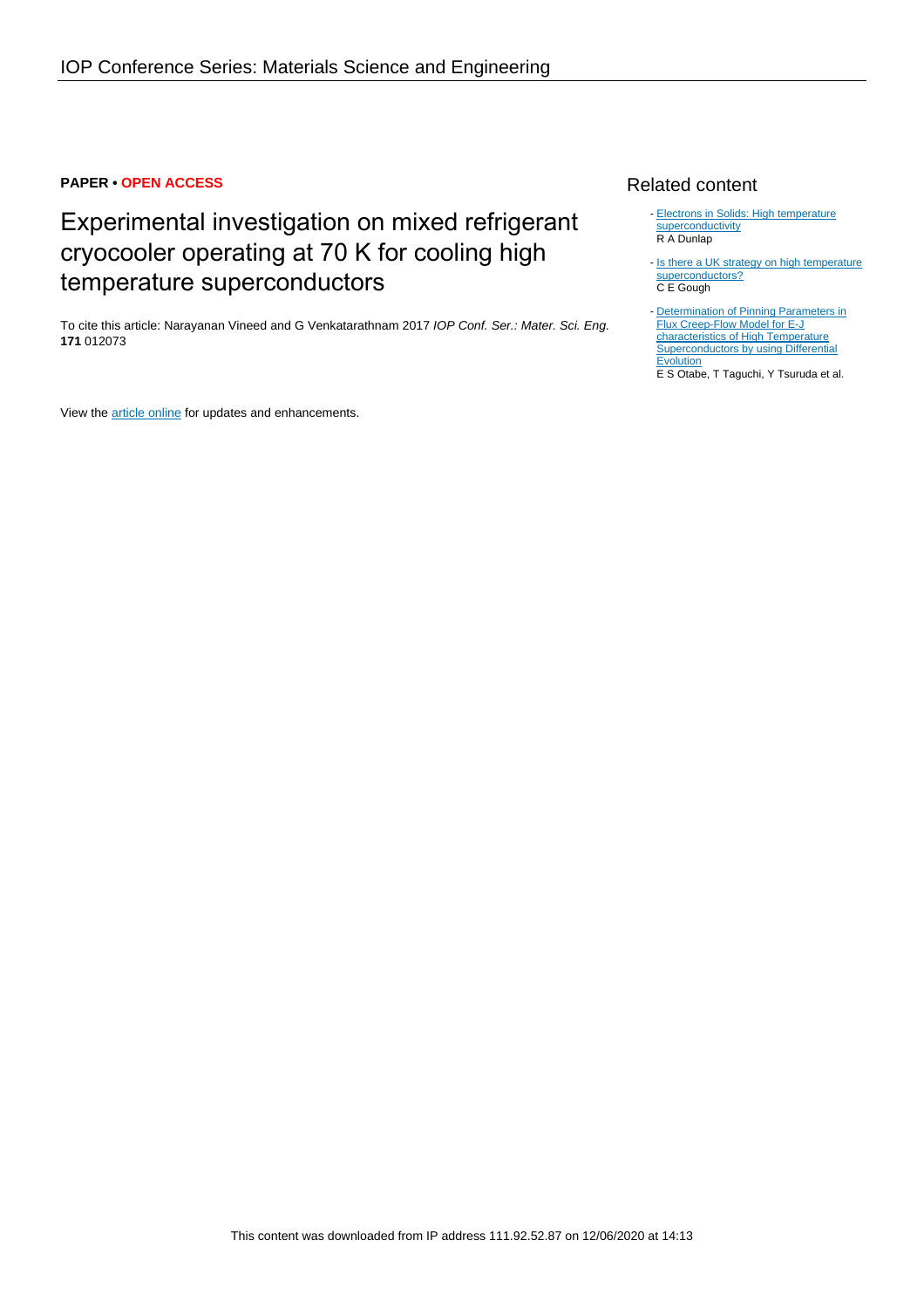IOP Conf. Series: Materials Science and Engineering 171 (2017) 012073 doi:10.1088/1757-899X/171/1/012073

#### Experimental investigation on mixed refrigerant cryocooler operating  $\mathbf K$ for high at 70 cooling temperature superconductors

#### Vineed Narayanan and G Venkatarathnam

Refrigeration and Air-conditioning Laboratory, Department of Mechanical Engineering, Indian Institute of Technology Madras, Chennai -600 036, India.

vineednarayanan@gmail.com

**Abstract**. The paper deals with a Mixed Refrigerant Cascade refrigerator operating at 70 K. A mixture of nitrogen, neon and hydrocarbons has been used as the refrigerant. A lowest temperature of 64 K was achieved on no load, 70 K at 2 watts and 75 K at 5 watts. The details of the study are presented in this paper.

#### 1. Introduction

Many large applications of High Temperature Superconductors such as superconducting transformers, motors etc. are currently being developed. In some of the applications such as superconducting transformers, the system is placed in a subcooled liquid nitrogen bath [1], typically at a temperature close to 70 K. A single cylinder Stirling/ GM refrigerator can be used to meet the heating load due to (a) heat inleak (b) heat generation within the system [2], when the total heat load is typically less than 1 kW. Multiple refrigerators (cylinders) need to be used in parallel to meet heat loads larger than about 0.7-1 kW. The mixed refrigerant cycle refrigerators are an ideal for meeting heat loads that are several kW or tens of kW  $[3]$ .

The lowest temperature in MRC refrigerators for the above applications can reach close to 63 K. Commonly used high boilers of the mixture such as propane, iso butane etc. freezeout at this temperature. The triple point temperatures of some of the components commonly used in the MRC cryocoolers are shown in Table 1 [4]. The freezing temperatures are normally lower than the individual triple point temperature, due to the presence of other low boilers in the mixture. However, the freezing point depression is normally limited and most hydrocarbons (other than methane) freezeout below 68 K.

Table 1 Triple points of different components of the typical Mixed Refrigerant Cascade cycles

| Components | Triple point $(K)$ |
|------------|--------------------|
| Neon       | 24.556             |
| Nitrogen   | 63.151             |
| Propane    | 85.525             |
| Ethane     | 90.368             |
| Methane    | 90.694             |
| iso Butane | 113.73             |

Content from this work may be used under the terms of the Creative Commons Attribution 3.0 licence. Any further distribution of this work must maintain attribution to the author(s) and the title of the work, journal citation and DOI.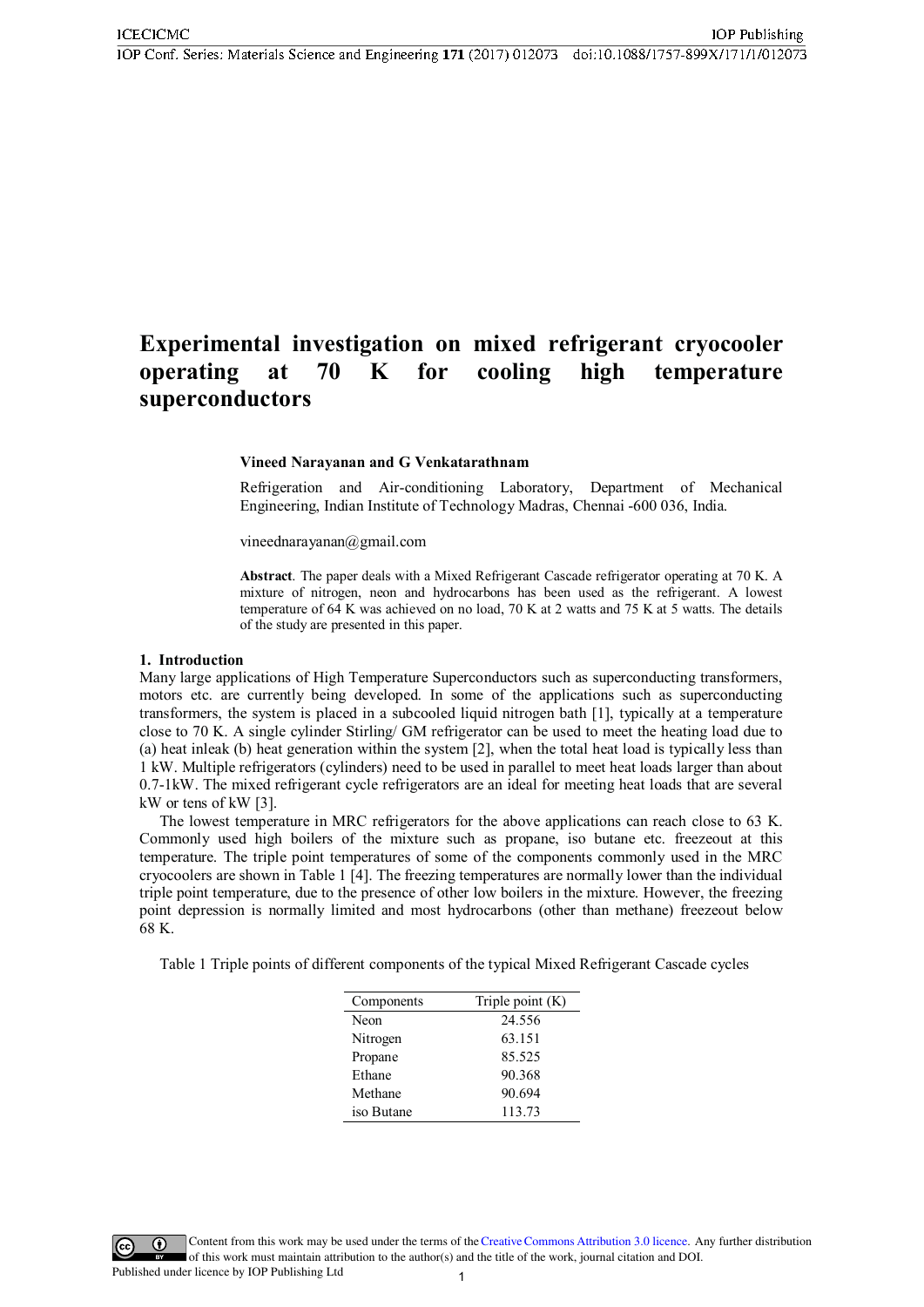The problem that arises due to the freezeout of high boilers can be avoided by employing a phase separator cycle. The result of our studies on a small prototype refrigerator operating at a temperature below 70 K on a phase separator based cycle built in our lab is presented in this paper.



Figure 1 Schematic of Mixed Refrigerant Cascade Cycle with phase separator for low temperature applications

# 2. Experimental setup

Figure 1 shows the schematic of the process investigated in this work. The refrigerant in this process is compressed in a rolling piston compressor, from a pressure of about 2 to 3 bar to about 18 to 20 bar. The heat of compression is rejected in the aftercooler, which is cooled by the ambient air. The lubrication oil carried over from the compressor is removed in a three stage oil separation system to prevent the freezing of oil at low temperatures. The high pressure refrigerant enters into the cryostat at a temperature close to the ambient. The cryostat is maintained at a pressure of  $10^{-5}$  mbar for minimising the heat inleak to the system. To minimise the radiation to the system, the entire cold section shown in Fig. 2 is covered with galvanized mylar multilayer insulation. The precooling cycle is operated with a mixture of propane and ethane. The heat exchangers used in the setup are coiled tubes-in-tube type. Cryogenic needle valves are used as throttling devices. The evaporator is a multiple channel type with a cross section of 2 mm x 2 mm and a length of 40 mm for each channel. Heat load is applied using a cryogenic cartridge heater. Class A Pt 100s were used for temperature measurements and piezoresistive transmitters were used for pressure measurements.



Figure 2 Pictorial view of cold section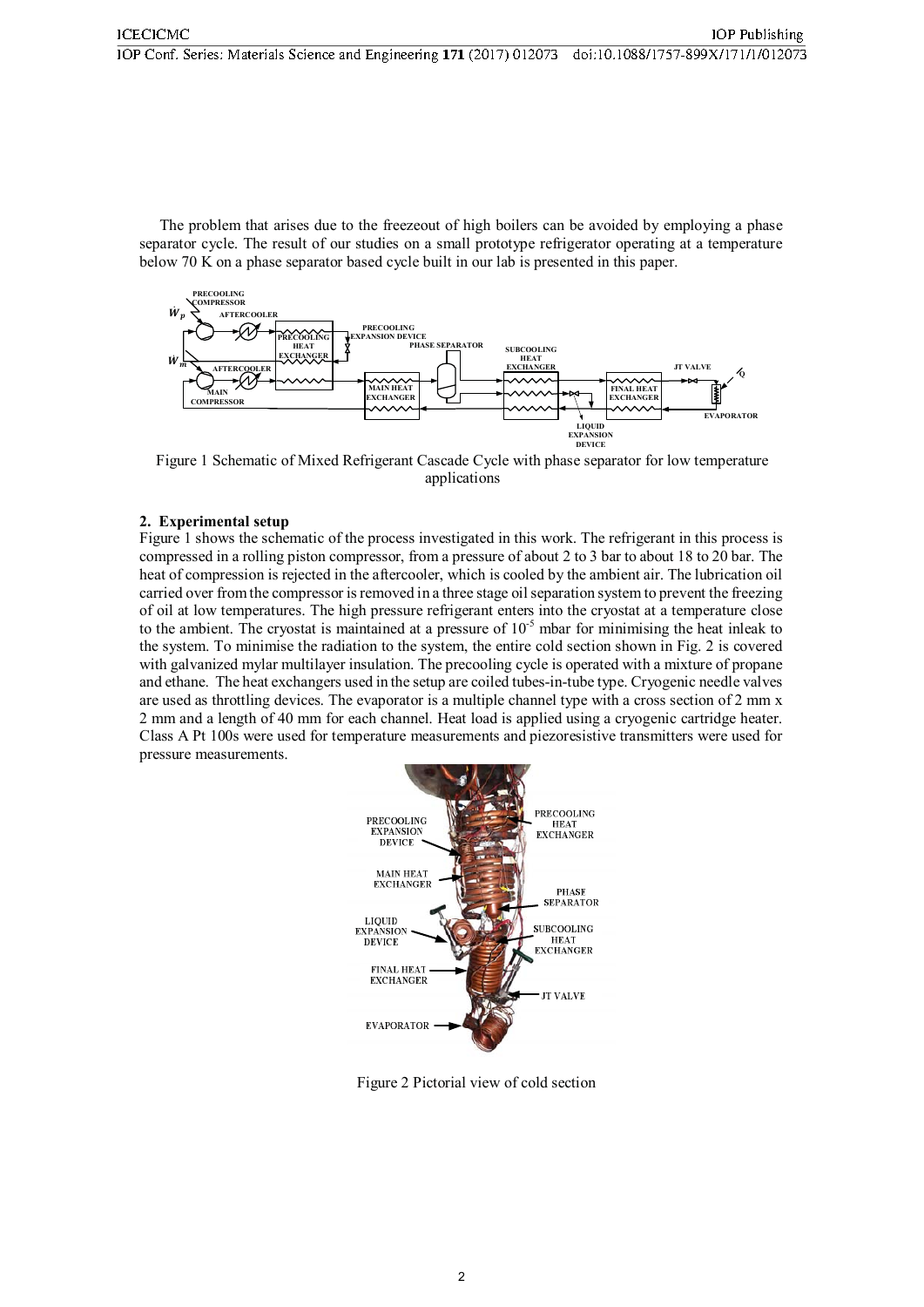### 3. Results and Discussion

Experiments were performed with mixtures of nitrogen, neon, methane, ethane and propane as the main refrigerant and a mixture of propane and ethane as the precooling refrigerant. The main refrigerant is precooled to a temperature of 259 K in the precooler and to a temperature of about 113 K at the entry of the phase separator. The vapour fraction of the refrigerant is of the order of 70 % at the entry of the phase separator. Most of the high boilers of the main refrigerant namely propane, ethane and methane are removed almost completely in the phase separator in the liquid phase. The vapour phase consists of nitrogen, neon and a small fraction of methane (typically less than 4%). The liquid separated in the phase separator is subcooled in the subcooling heat exchanger before it is throttled and mixed with the returning stream to the compressor suction. The vapour separated in the phase separator is cooled in both the subcooling heat exchanger and the final heat exchangers before it is expanded in the J-T valve for providing the necessary refrigeration in the evaporator. The compressor is operated at a compression ratio of 7 with a discharge pressure of 18 bar during steady state condition.

Figure 3 shows the cooldown characteristics of the refrigerator tested in this work. The phase separator cools to a temperature of 113 K in about 90 minutes and remains about the same, thereafter. The vapour phase separated in the phase separator enters the JT valve before the evaporator in vapour phase till its temperature reduces to about 113 K. It can be seen from Fig. 3 that this cooldown to two phase state at the entry of the JT valve takes about 300 minutes. The main refrigerant cools to steady state temperature of 64 K at the exit of the JT valve in about 550 minutes.

It is possible to reduce the cooldown time substantially by allowing a part of the high boilers separated in the phase separator to pass through the final heat exchanger till the temperature of the order of 100 K reaches at the entry of the JT valve. From Fig. 4 it can be seen that the temperature of the refrigerator at the entry and exit of the evaporator are 66.1 and 69.8 K at an applied heat load of 2 watts and, 71.5 and 75.3 K at an applied heat load of 5 watts. No freezing of refrigerant was observed during the operation of the system with the above refrigerant as well as with refrigerants containing nitrogen, neon and hydrocarbons, even under zero load conditions.